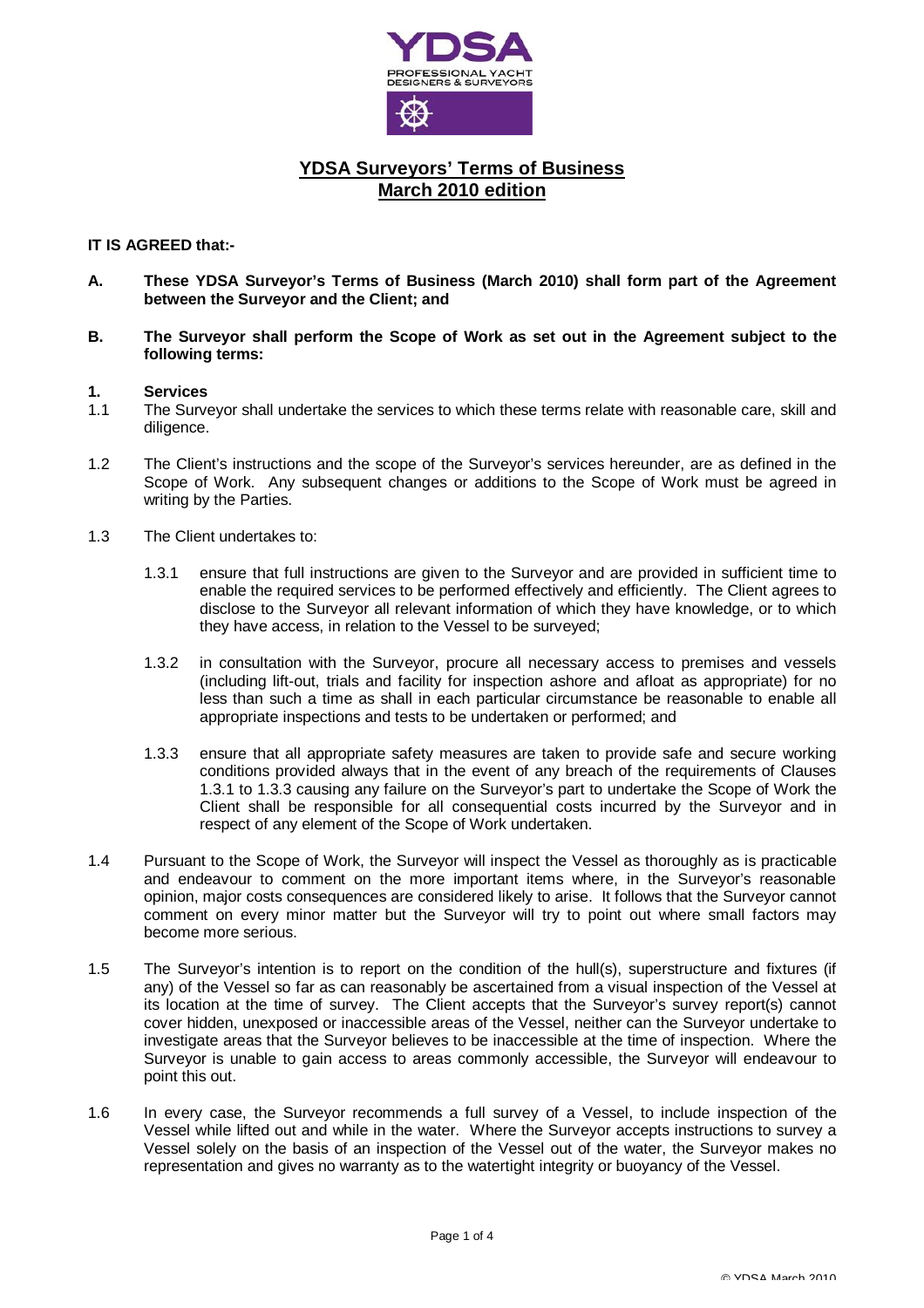

# **2. Valuations**

2.1 All valuation work undertaken shall be in accordance with the Scope of Work and, unless otherwise stated in writing, such work relates solely to the date and place referred to. Valuations are based on opinions only and are not representations of fact, nor do they carry with them any guarantee of the particulars or information on which opinions are based. Valuations assume a willing buyer and willing seller and market conditions applicable at the time of valuation or such other date as is expressly referred to.

### **3. Fees**

- 3.1 The fee agreed between the Surveyor and the Client for the services to be provided by the Surveyor under this Agreement ("the Survey Fee") shall not include the costs of travel, subsistence and accommodation which will be charged in addition and in accordance with this Clause 3.
- 3.2 The Survey Fee and all expenses shall become due and payable on such terms and in such amounts as shall be agreed from time to time. VAT or other EU equivalent shall be payable, if applicable, in addition to all fees and expenses. Invoices will be submitted in respect of all fees and expenses when due and the amount of each invoice shall be settled within 28 days of the date of the invoice. Thereafter, interest shall be payable on all sums owing and unpaid at a rate of 3% over Barclays Bank plc (London) base rate.

### **4. Limitations**

- 4.1 The Surveyor shall not be liable under this Agreement for any loss or damage caused in circumstances (i) where there is no breach of a legal duty of care owed to the Client by the Surveyor or (ii) where, notwithstanding any such breach, any loss or damage is not a reasonably foreseeable result of such breach.
- 4.2 All services and reports are provided for the Client's use only. No liability of any nature is assumed towards any other party and nothing in these terms, or the relationship between the Surveyor and the Client, shall confer or purport to confer on any third party a benefit or the right to enforce any provision of these terms. The provisions of the Contracts (Rights of Third Parties) Act 1999 shall not apply to this Agreement and any person who is not a party to this Agreement shall have no right under that Act to enforce any term(s) of this Agreement.
- 4.3 The Surveyor shall not be responsible for loss or damage or any increase in loss or damage resulting from any material breach by the Client of any term of this Agreement.
- 4.4 Any claim by the Client in respect of any breach of the Surveyor's obligations under this Agreement must be notified to the Surveyor as soon as is reasonably practicable after the Client becomes aware of the breach. Where any breach is capable of remedy, the Surveyor must be afforded a reasonable opportunity to put matters right at his expense.
- 4.5 The Client agrees that, for reasons of commercial practicality, it is necessary to limit the Surveyor's potential liability in respect of loss or damage suffered by the Client as a result of any breach by the Surveyor of any of the Surveyor's obligations under this Agreement. As such, the Client agrees that no liability howsoever arising whether under this Agreement or otherwise shall attach to the Surveyor except insofar as such liability is covered by the professional indemnity insurance referred to at paragraph 4.6 and such liability (including Claims Expenses) shall in any event be limited to £250,000 or such higher sum as the parties shall agree in writing prior to commencement of the services to which these terms relate (hereafter referred to as "the Agreed Indemnity Limit").
- 4.6 The Surveyor shall maintain professional indemnity insurance in the amount of the Agreed Indemnity Limit throughout the period of the performance of the Surveyor's duties hereunder provided that such insurance shall remain available at reasonable market rates.
- 4.7 The Surveyor's liability shall not extend to particulars, data and other information given to the Surveyor by others or obtained from outside sources, publications and the like reasonably relied upon by the Surveyor, including Class records, registry details or other such information and no assurances can be given regarding the accuracy of the same.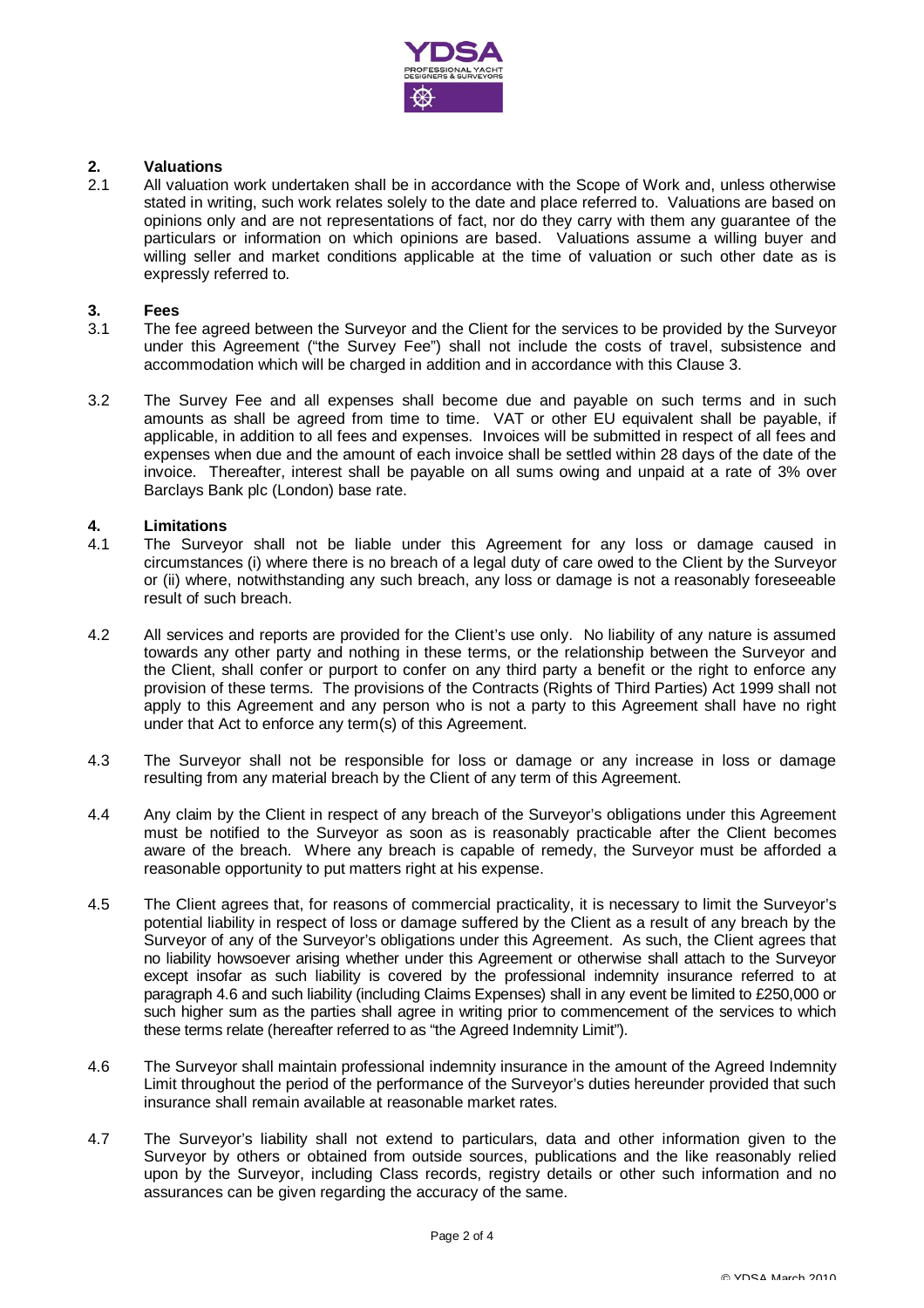

- 4.8 Unless otherwise stated in writing, all services and reports are provided on the basis that they carry no guarantee regarding ownership or title, freedom from mortgages or charges, debts, liens or other encumbrances, or vessel stability, performance or design.
- 4.9 The Client shall be responsible for any losses, expenses or other costs reasonably incurred by the Surveyor that are caused by a breach of the Client's obligations to the Surveyor hereunder.
- 4.10 The Surveyor shall not be liable in respect of any breach of his obligations hereunder resulting from unforeseeable causes beyond the Surveyor's reasonable control

### **Business or Commercial Operations**

- 4.11 Notwithstanding any other provision of this Agreement, where the Client is acting in the course of a business or commercial operation:
	- 4.11.1 the Surveyor's liability shall expire twelve months after the Survey Report is delivered to the Client and The Surveyor shall thereafter have no further liability whether in contract, tort or otherwise; and
	- 4.11.2 the Surveyor shall have no liability whether in contract, tort or otherwise for:
	- 4.11.2.1 any consequential or economic loss or for loss of profit or turnover or loss of use suffered by the Client howsoever arising, whether under this Agreement or otherwise, and without prejudice to the generality of the foregoing the Surveyor shall not be liable for any consequences of late performance of any survey and/or late delivery of any survey report;
	- 4.11.2.2 any breach of his obligations hereunder of which written notification shall not have been given within 14 days of the date on which the Client ought reasonably to have become aware of the existence of such breach;
	- 4.11.2.3 any loss, injury or damage sustained as a result of:
		- i. any defect in any material or workmanship;
		- ii. an Act of God or other circumstances beyond the control of the Surveyor; or
		- iii. the act, omission or insolvency of any person other than the Surveyor;

 and the Surveyor shall have no liability to indemnify the Client in respect of any claim made against the Client for any such loss, injury or damage;

- 4.12 Notwithstanding any other provision of this Agreement:
- 4.12.1 unless otherwise stated in writing, no guarantee is given against faulty design, latent defects or of suitability of any vessel or other item for any particular purpose or of compliance with any particular local, national or international requirement or code, and opinions are given without the benefit of running of machinery or opening up or other dismantling whether of interior linings, machinery or other items or systems;
- 4.12.2 the Surveyor shall have no liability whether in contract, tort or otherwise in respect of the consequences of late, incomplete, inadequate, inaccurate or ambiguous instructions or the nondisclosure by the Client of relevant information.

#### **5 Law and disputes**

5.1 This Agreement shall be construed in accordance with and shall be governed by English law. All disputes arising out of or in connection with this Agreement shall be submitted to the exclusive jurisdiction of the Courts of England and Wales.